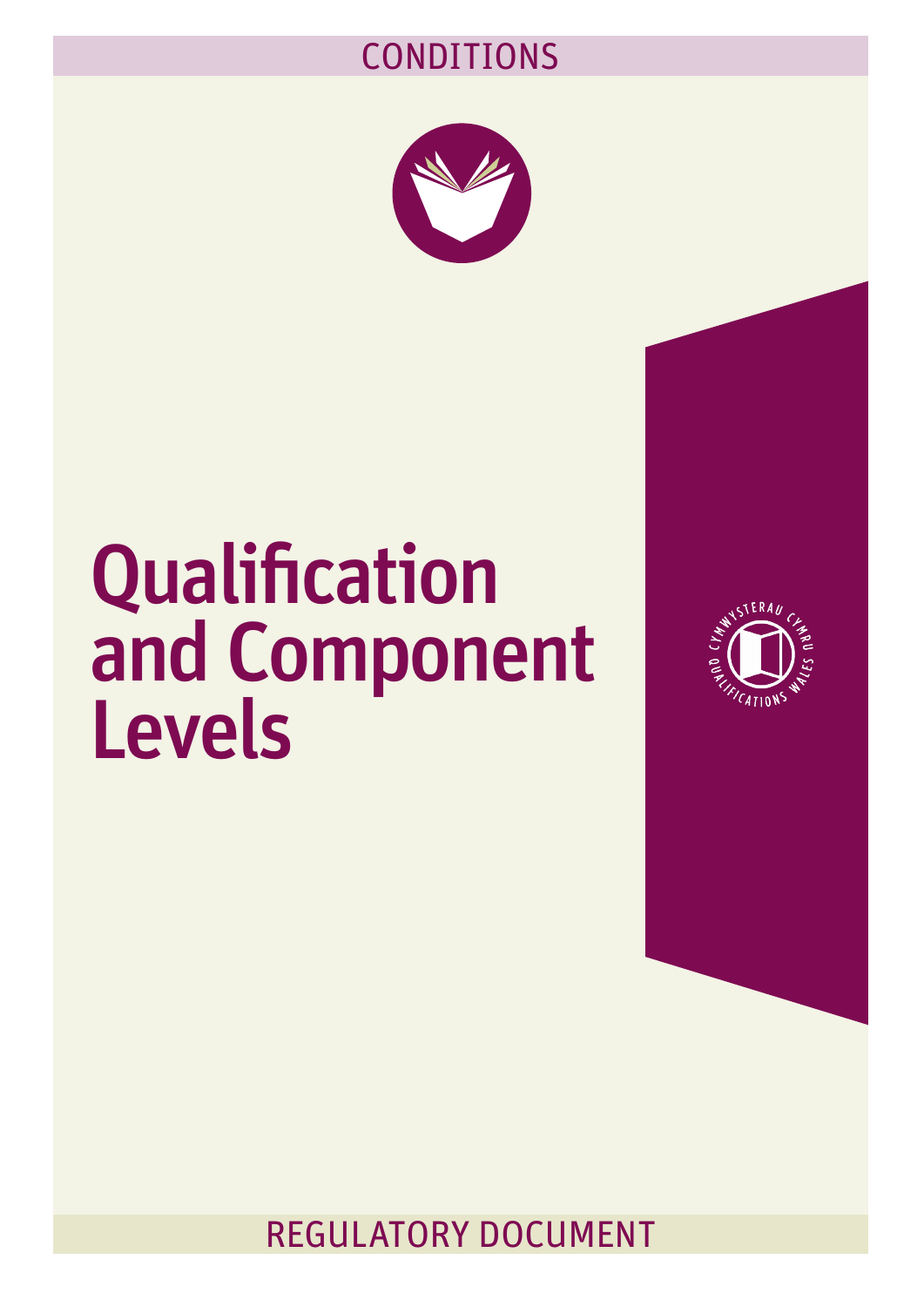## **Qualification and Component Levels**

## **Contents**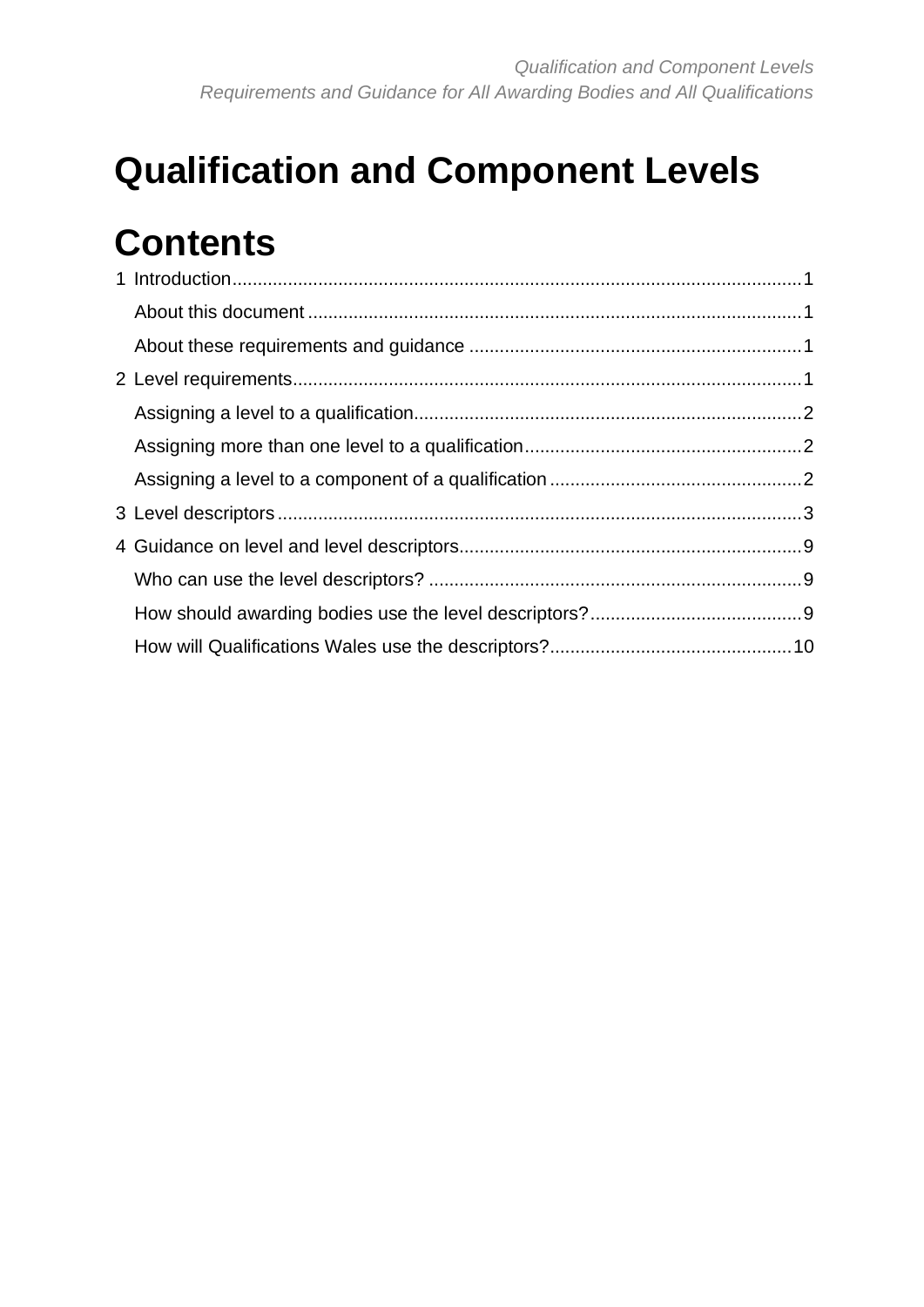# <span id="page-2-0"></span>**1 Introduction**

#### <span id="page-2-1"></span>**About this document**

1.1 This document supports Qualifications Wales' Standard Conditions of Recognition, by setting out requirements and guidance for assigning levels to regulated qualifications and (where appropriate) their components.

#### <span id="page-2-2"></span>**About these requirements and guidance**

- 1.2 Condition E9.3 allows us to specify requirements which an awarding body must follow, and guidance to which an awarding body must have regard, when assigning –
	- (a) a level to a qualification,
	- (b) more than one level to a qualification, and (c)

a level to a Component of a qualification.

- 1.3 The rest of this document is structured as follows:
	- (a) Section 2 sets out our level requirements.
	- (b) Section 3 sets out level descriptors that awarding bodies must use when selecting the appropriate level to assign to a qualification.
	- (c) Section 4 sets out our guidance on level and level descriptors.

## <span id="page-2-3"></span>**2 Level requirements**

- 2.1 Condition E9.3 allows us to specify requirements which an awarding body must follow when assigning –
	- (a) a level to a qualification,
	- (b) more than one level to a qualification, and
	- (c) a level to a Component of a qualification.
- 2.2 We set out our requirements for the purposes of Condition E9.3 in paragraphs 2.3 to 2.5 below.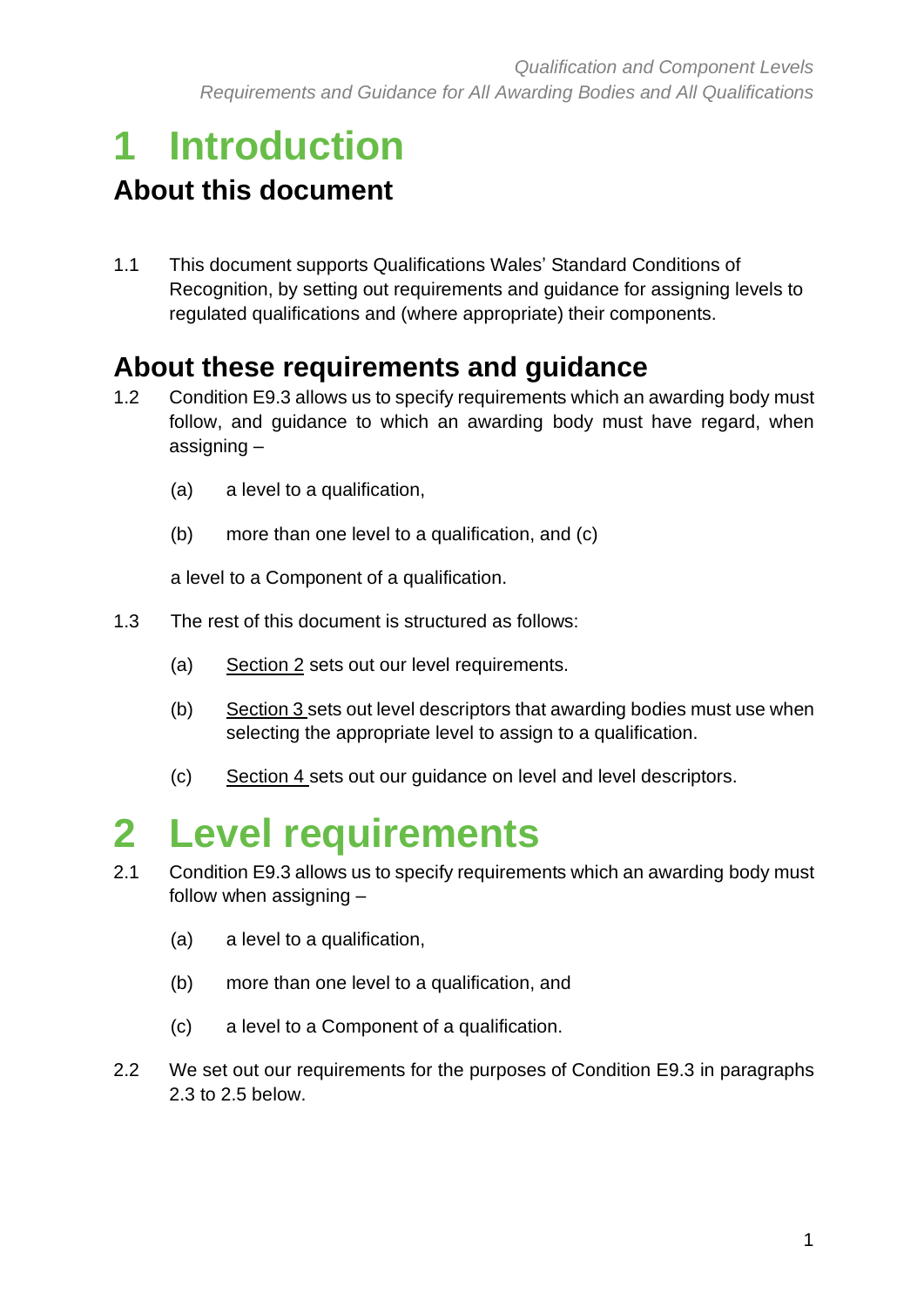#### <span id="page-3-0"></span>**Assigning a level to a qualification**

2.3 When assigning a level to each of its qualifications in accordance with Condition E9.1, an awarding body must use the level descriptors set out in section 3 below to select the most appropriate level to assign to that qualification.

#### <span id="page-3-1"></span>**Assigning more than one level to a qualification**

2.4 When assigning more than one level to a qualification an awarding body must –

- (a) be satisfied that the range of achievement recognised by the qualification is sufficient to span more than one level,
- (b) use the level descriptors set out in section 3 below to select the most appropriate levels to assign to that qualification,
- (c) have a clear rationale for assigning more than one level to that qualification, and
- (d) publish that rationale.

#### <span id="page-3-2"></span>**Assigning a level to a component of a qualification**

- 2.5 When assigning a level to a Component of a qualification in accordance with Condition E9.2 an awarding body must –
	- (a) use the level descriptors set out in section 3 below to select the most appropriate level to assign to that Component, and
	- (b) take all reasonable steps to ensure that the level assigned to each Component is appropriate when considered against the level assigned to the qualification as a whole.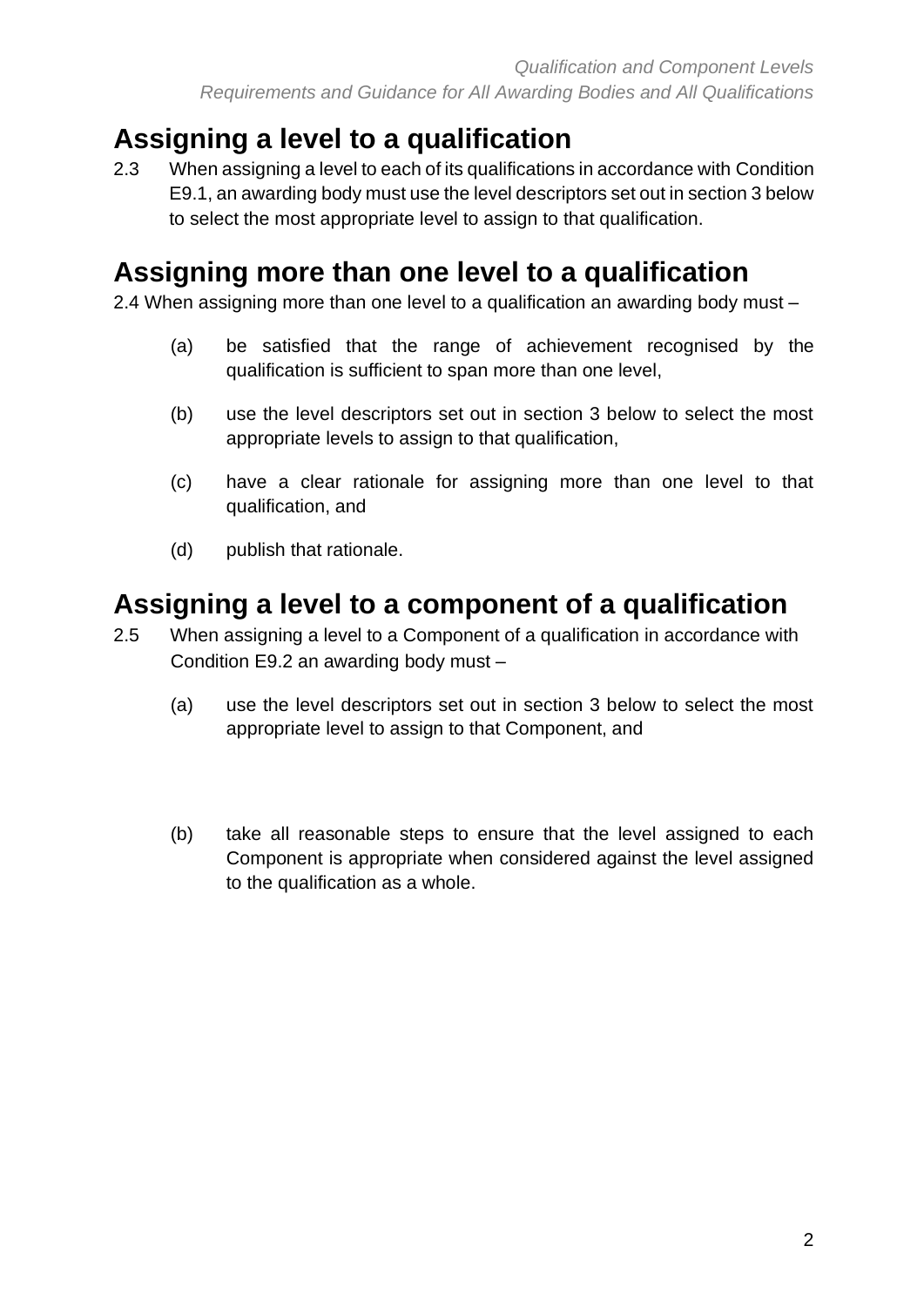## <span id="page-4-0"></span>**3 Level descriptors**

- 3.1 The level descriptors are divided into two categories
	- (a) knowledge and understanding; and
	- (b) skills.
- 3.2 There is a knowledge descriptor and a skills descriptor for each level within the framework. The descriptors apply to all the qualifications we regulate, general and vocational, and so many of the descriptors have an "and/or" construction to indicate their applicability to the knowledge and skills associated with the study of a subject or in preparation for a job or role.
- 3.3 The level descriptors build on those used within the Qualifications and Credit Framework (QCF), Credit and Qualifications Framework for Wales (CQFW) and the European Qualifications Framework (EQF). Levels 4−8 are intended to be consistent with the five levels within the Framework for Higher Education Qualification in England, Wales and Northern Ireland (FHEQ).
- 3.4 The descriptors set out the generic knowledge and skills associated with the typical holder of a qualification at that level. The level descriptors are framed as outcomes and each category starts with a stem statement ("the holder can…") which then links into the outcomes associated with each level of the framework.
- 3.5 The descriptors for the knowledge and skills associated with Entry 1 achievement are the exception to this. The Entry 1 descriptors are based on a continuum of achievement which can be used to track and recognise progress towards the achievement of student-centred targets.
- 3.6 None of the descriptors is intended to point to the process of learning or to specific assessment methods.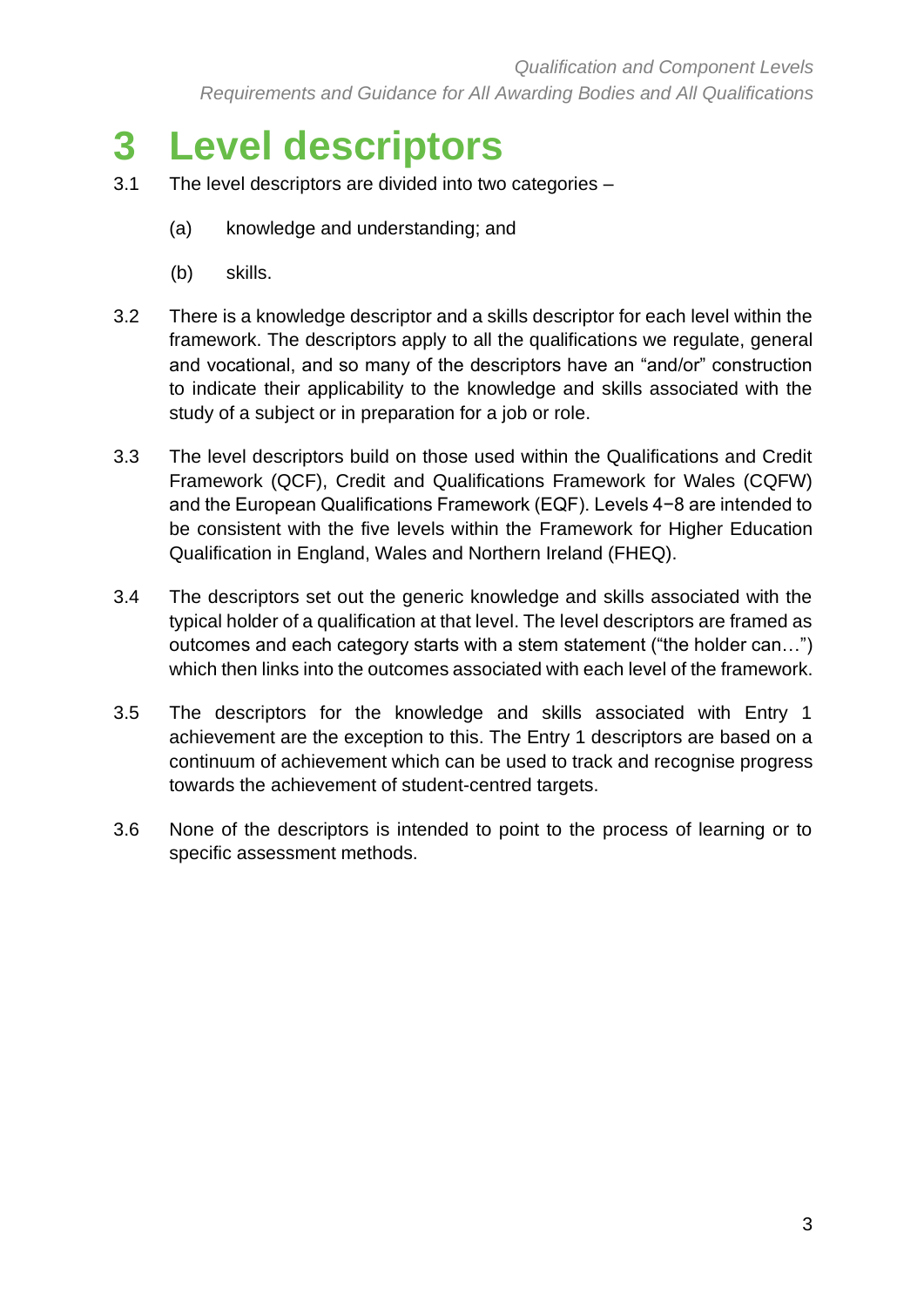*Requirements and Guidance for All Awarding Bodies and All Qualifications*

| <b>Level</b>                   | Knowledge descriptor<br>holder)                                                                                                                                                                                                                                                                          | (the Skills descriptor (the holder<br>can)                                                                                                                                                          |
|--------------------------------|----------------------------------------------------------------------------------------------------------------------------------------------------------------------------------------------------------------------------------------------------------------------------------------------------------|-----------------------------------------------------------------------------------------------------------------------------------------------------------------------------------------------------|
| <b>Entry</b><br>1              | Progresses along a continuum<br>that<br>from the<br>most<br>ranges<br>elementary of achievements<br>to<br>of<br>beginning to make<br>use<br>knowledge and/or understanding<br>relate to the subject<br>that<br>- or<br>immediate environment.                                                            | Progress along a continuum that<br>from<br>the<br>ranges<br>most<br>elementary of achievements to<br>beginning to make use of skills<br>that relate to the subject or the<br>immediate environment. |
| <b>Entry</b><br>$\overline{2}$ | basic<br>knowledge<br>Has<br>or<br>understanding of a subject and/or<br>can carry out simple, familiar<br>tasks; and<br>Knows the steps needed<br>to<br>complete simple activities.                                                                                                                      | Carry out simple, familiar tasks<br>and<br>activities.<br>Follow<br>instructions or use rehearsed<br>steps to complete tasks and<br>activities.                                                     |
| <b>Entry</b><br>3              | basic knowledge<br>Has<br>and<br>understanding<br>to<br>carry<br>out<br>structured tasks and activities in<br>familiar contexts; and Knows<br>and understands the steps<br>needed to complete structured<br>tasks and activities in familiar<br>contexts.                                                | Carry out structured tasks and<br>activities in familiar contexts.<br>Be aware of the consequences<br>of actions for self and others.                                                               |
| L1                             | Has basic factual knowledge of a Use<br>subject and/or knowledge of facts,   practical skills to complete well-<br>procedures and ideas to complete<br>well-defined routine tasks and<br>address simple problems; and<br>Is aware of aspects of information<br>relevant to the area of study or<br>work. | basic<br>cognitive<br>and<br>defined<br>routine<br>tasks<br>and<br>procedures.<br><b>Select</b><br>relevant<br>and<br>use<br>information.<br>Identify whether actions have<br>been effective.       |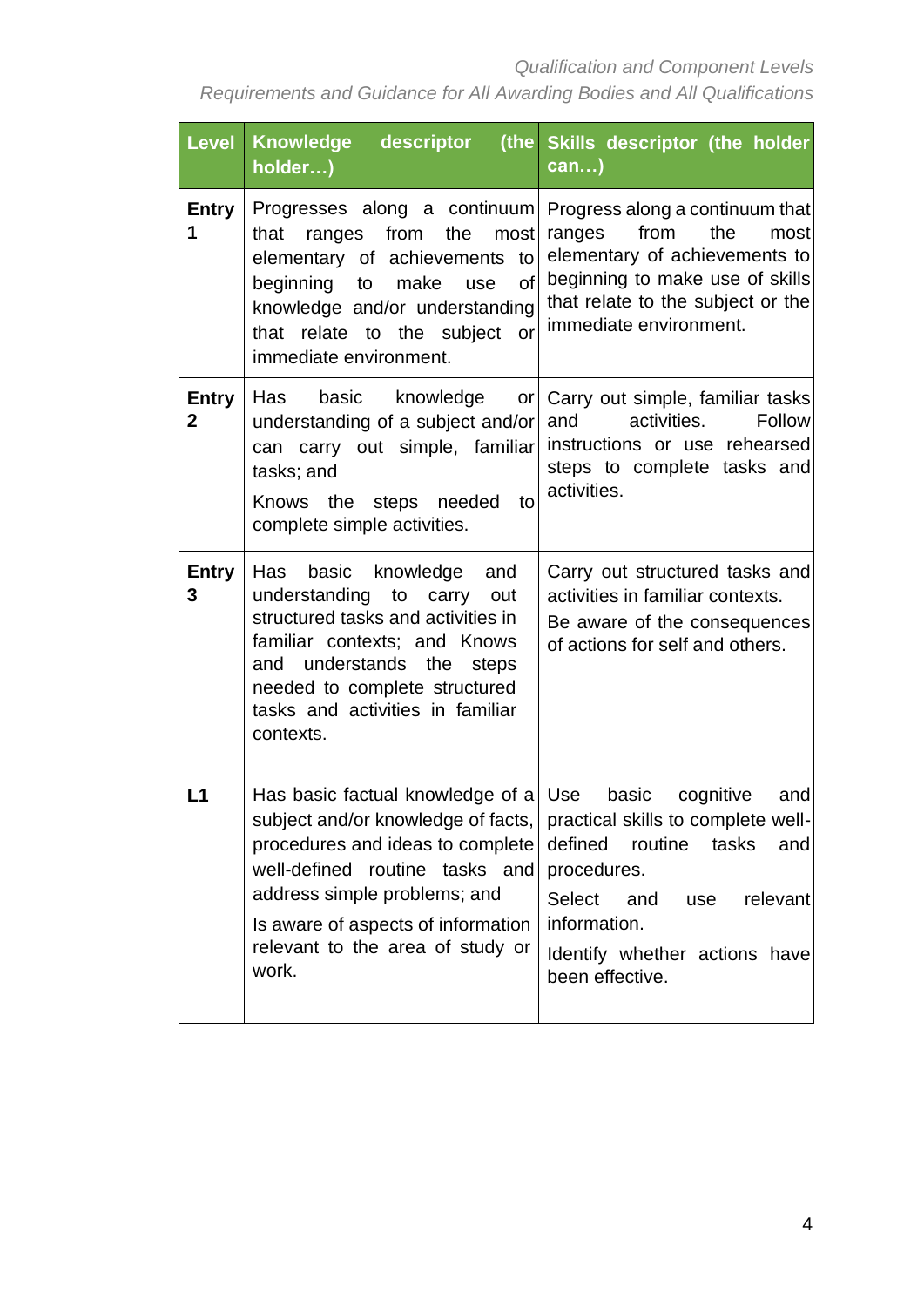*Qualification and Component Levels Requirements and Guidance for All Awarding Bodies and All Qualifications*

| L <sub>2</sub> | knowledge<br>Has<br>and<br>understanding<br>0f<br>facts,<br>procedures and ideas in an area of<br>study or field of work to complete<br>well-defined tasks and address<br>straightforward problems.<br>Can interpret relevant information<br>and ideas.<br>Is aware of a range of information<br>that is relevant to the area of study<br>or work.                                                                                                           | Select<br>and<br>relevant<br>use<br>cognitive and practical skills to<br>complete<br>well-defined.<br>generally routine<br>tasks<br>and<br>address<br>straightforward<br>problems.<br>Identify, gather and use relevant<br>information to inform actions.<br>Identify how effective actions<br>have been.                |
|----------------|--------------------------------------------------------------------------------------------------------------------------------------------------------------------------------------------------------------------------------------------------------------------------------------------------------------------------------------------------------------------------------------------------------------------------------------------------------------|--------------------------------------------------------------------------------------------------------------------------------------------------------------------------------------------------------------------------------------------------------------------------------------------------------------------------|
| L3             | factual, procedural<br>Has<br>and<br>theoretical<br>knowledge<br>and<br>understanding of a subject or field<br>of work to complete tasks and<br>address problems that while well-<br>defined, may be complex and non-<br>routine.<br>Can<br>interpret and evaluate<br>relevant information and ideas.<br>Is aware of the nature of the area<br>of study or work.<br>Is aware of different perspectives<br>or approaches within the area of<br>study or work. | Identify, select<br>and<br>use<br>appropriate<br>and<br>cognitive<br>practical skills, methods<br>and<br>procedures to address problems<br>that while well- defined, may be<br>complex and non-routine.<br>Use appropriate investigation to<br>inform actions.<br>Review how effective methods<br>and actions have been. |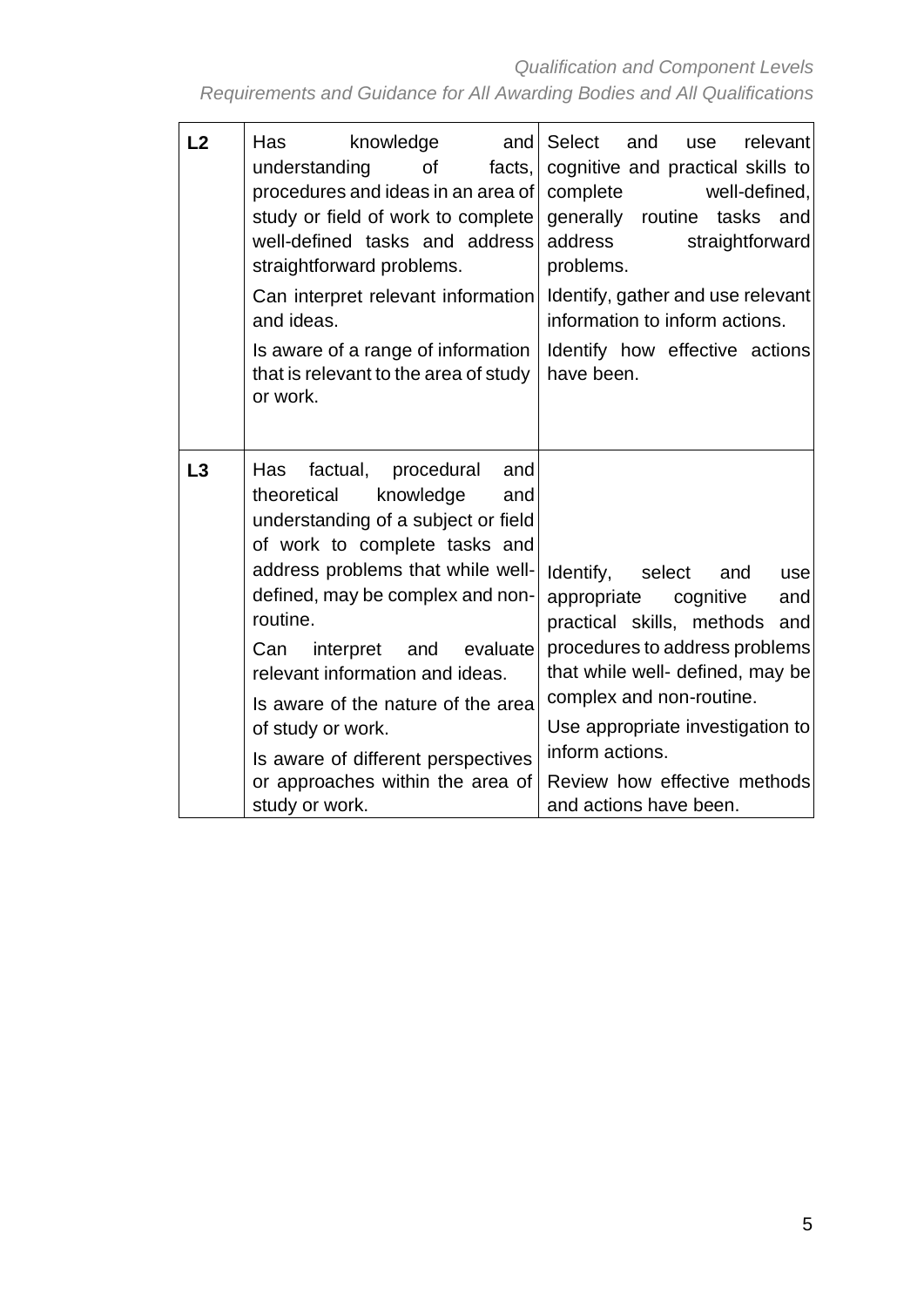*Qualification and Component Levels Requirements and Guidance for All Awarding Bodies and All Qualifications*

| L <sub>4</sub> | practical, theoretical<br><b>Has</b><br>or<br>technical<br>knowledge<br>and<br>understanding of a subject or field<br>of work to address problems that<br>are well defined but complex and<br>non-routine.<br>Can analyse, interpret<br>and<br>evaluate relevant information and<br>ideas.<br>aware of the<br>nature<br><b>of</b><br>ls.<br>approximate scope of the area of<br>study or work.<br>Has an informed awareness of<br>different<br>perspectives<br>or<br>approaches within the area of<br>study or work. | Identify,<br>adapt<br>and<br>use<br>appropriate<br>cognitive<br>and<br>practical skills to inform actions<br>and address problems that are<br>complex and non-routine while<br>normally fairly well-defined.<br>Review the effectiveness and<br>appropriateness of methods,<br>actions and results. |
|----------------|----------------------------------------------------------------------------------------------------------------------------------------------------------------------------------------------------------------------------------------------------------------------------------------------------------------------------------------------------------------------------------------------------------------------------------------------------------------------------------------------------------------------|-----------------------------------------------------------------------------------------------------------------------------------------------------------------------------------------------------------------------------------------------------------------------------------------------------|
| L5             | Has<br>practical, theoretical<br>or<br>technological knowledge<br>and<br>understanding of a subject or field<br>of work to find ways forward in<br>broadly<br>defined,<br>complex<br>contexts.<br>Can<br>analyse, interpret<br>and<br>information,<br>relevant<br>evaluate<br>concepts and ideas.<br>Is aware of the nature and scope<br>of the area of study or work.<br>Understands<br>different<br>perspectives, approaches<br>or<br>schools<br>of<br>thought and<br>the<br>reasoning behind them.                | Determine, adapt and<br>use<br>appropriate methods, cognitive<br>and practical skills to address<br>broadly<br>defined,<br>complex<br>problems.<br>Use<br>relevant research<br><b>or</b><br>development to inform actions.<br>Evaluate actions, methods and<br>results.                             |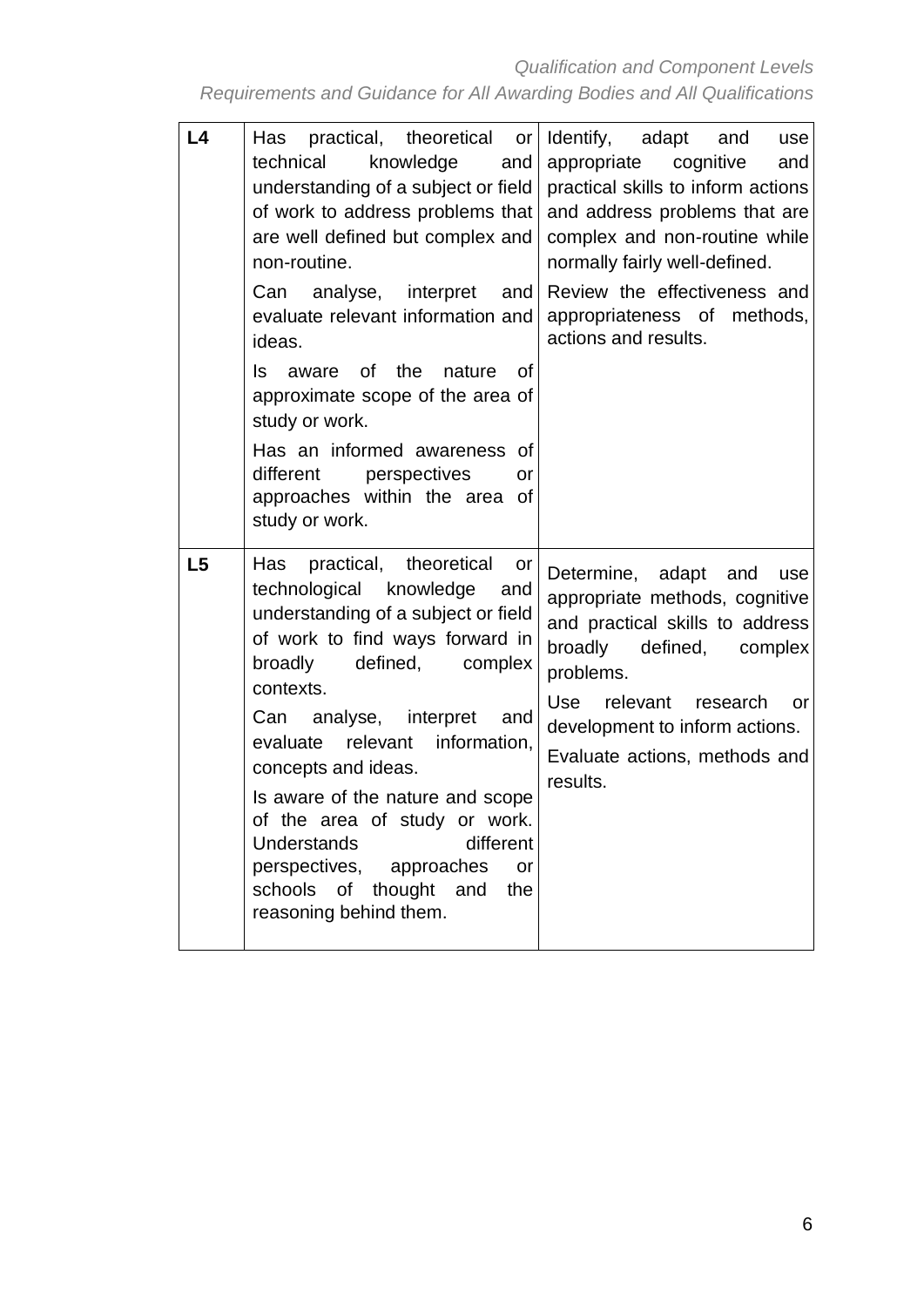| L <sub>6</sub> | practical,<br>Has<br>advanced<br>technological<br>conceptual<br>or<br>knowledge and understanding of<br>a subject or field of work to create                                                                                                                                                                                                                                                                                                                                                                                                                                                                                                                  | Determine, refine, adapt and<br>use appropriate methods and<br>advanced<br>cognitive<br>and<br>practical<br>skills to<br>address                                                                                                                                                                                                                                                                                                                                                                   |
|----------------|---------------------------------------------------------------------------------------------------------------------------------------------------------------------------------------------------------------------------------------------------------------------------------------------------------------------------------------------------------------------------------------------------------------------------------------------------------------------------------------------------------------------------------------------------------------------------------------------------------------------------------------------------------------|----------------------------------------------------------------------------------------------------------------------------------------------------------------------------------------------------------------------------------------------------------------------------------------------------------------------------------------------------------------------------------------------------------------------------------------------------------------------------------------------------|
|                | ways forward in contexts where<br>there are many interacting factors.<br><b>Understands</b><br>different<br>perspectives, approaches<br>or<br>schools<br>of<br>thought and<br>the<br>theories that underpin them.<br>Can critically analyse, interpret<br>and evaluate complex information,<br>concepts and ideas.                                                                                                                                                                                                                                                                                                                                            | problems<br>that<br>limited<br>have<br>definition<br>and involve<br>many<br>interacting factors.<br>Use and, where appropriate,<br>design relevant research and<br>development to inform actions.<br>Evaluate actions, methods and<br>results and their implications.                                                                                                                                                                                                                              |
| L7             | Reformulates and uses practical,<br>conceptual<br>technological<br>or<br>knowledge and understanding of<br>a subject or field of work to create<br>ways forward in contexts where<br>there are many interacting factors.<br>Critically analyses, interprets and<br>evaluates complex information,<br>concepts and theories to produce<br>modified conceptions.<br>Understands the wider contexts in<br>which the area of study or work is<br>located.<br>Understands<br>current<br>developments in the area of study<br>or work.<br>Understands different theoretical<br>and methodological perspectives<br>and how they affect the area of<br>study or work. | Use<br>specialised<br>skills<br>to<br>conceptualise and<br>address<br>problematic situations<br>that<br>involve<br>interacting<br>many<br>factors.<br>Determine and use appropriate<br>methodologies<br>and<br>approaches.<br>Design and undertake research,<br>development<br>strategic<br>or<br>activities to inform or produce<br>change in the area of work or<br>study.<br>Critically<br>evaluate<br>actions,<br>methods and results and their<br>short-<br>and<br>long-term<br>implications. |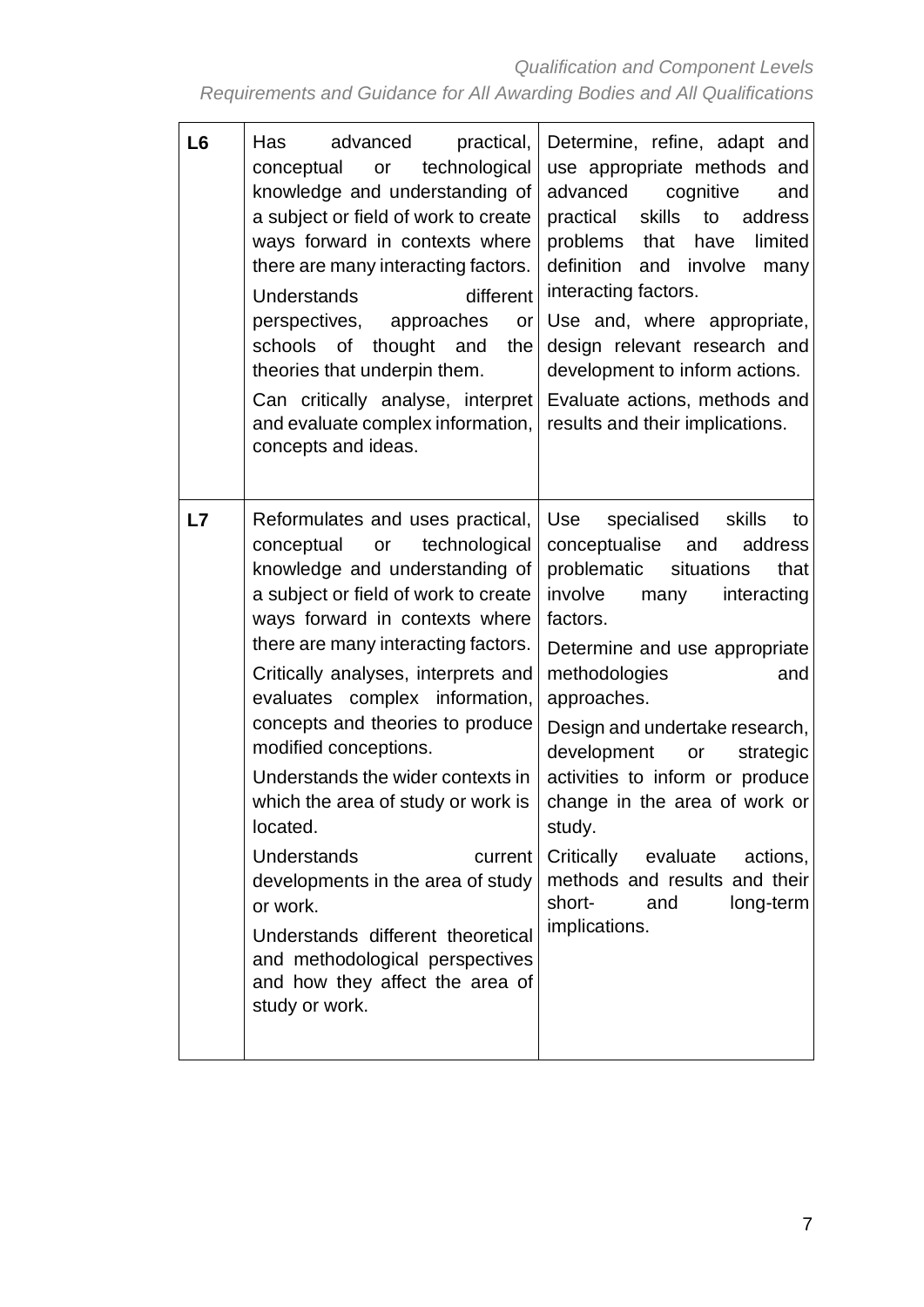*Qualification and Component Levels Requirements and Guidance for All Awarding Bodies and All Qualifications*

| L <sub>8</sub> | Develops original practical, Use advanced and specialised<br>conceptual or technological skills and<br>understanding to create ways<br>forward in contexts that lack<br>definition and where there are<br>many complex, interacting factors.<br>Critically analyses, interprets and<br>evaluates complex information,<br>concepts and theories to produce<br>new knowledge and theories.<br>Understands<br>and<br>wider<br>reconceptualises the<br>contexts in which the field of<br>knowledge or work is located.<br>Extends a field of knowledge or<br>work by contributing original<br>knowledge and thinking.<br>Exercises critical understanding of<br>theoretical<br>different<br>and<br>methodological perspectives and<br>how they affect the field of<br>knowledge or work. | techniques<br>to<br>conceptualise and address<br>problematic situations<br>that<br>involve<br>complex,<br>many<br>interacting factors.<br>Formulate and use appropriate<br>methodologies<br>and<br>approaches.<br>Initiate, design and undertake<br>research, development<br>or<br>strategic activities that extend or<br>produce significant change in<br>the field of work or study.<br>Critically evaluate actions,<br>methods and results and their<br>short-<br>and<br>long-term<br>implications for the field of work<br>or knowledge and its wider<br>context. |
|----------------|--------------------------------------------------------------------------------------------------------------------------------------------------------------------------------------------------------------------------------------------------------------------------------------------------------------------------------------------------------------------------------------------------------------------------------------------------------------------------------------------------------------------------------------------------------------------------------------------------------------------------------------------------------------------------------------------------------------------------------------------------------------------------------------|-----------------------------------------------------------------------------------------------------------------------------------------------------------------------------------------------------------------------------------------------------------------------------------------------------------------------------------------------------------------------------------------------------------------------------------------------------------------------------------------------------------------------------------------------------------------------|
|----------------|--------------------------------------------------------------------------------------------------------------------------------------------------------------------------------------------------------------------------------------------------------------------------------------------------------------------------------------------------------------------------------------------------------------------------------------------------------------------------------------------------------------------------------------------------------------------------------------------------------------------------------------------------------------------------------------------------------------------------------------------------------------------------------------|-----------------------------------------------------------------------------------------------------------------------------------------------------------------------------------------------------------------------------------------------------------------------------------------------------------------------------------------------------------------------------------------------------------------------------------------------------------------------------------------------------------------------------------------------------------------------|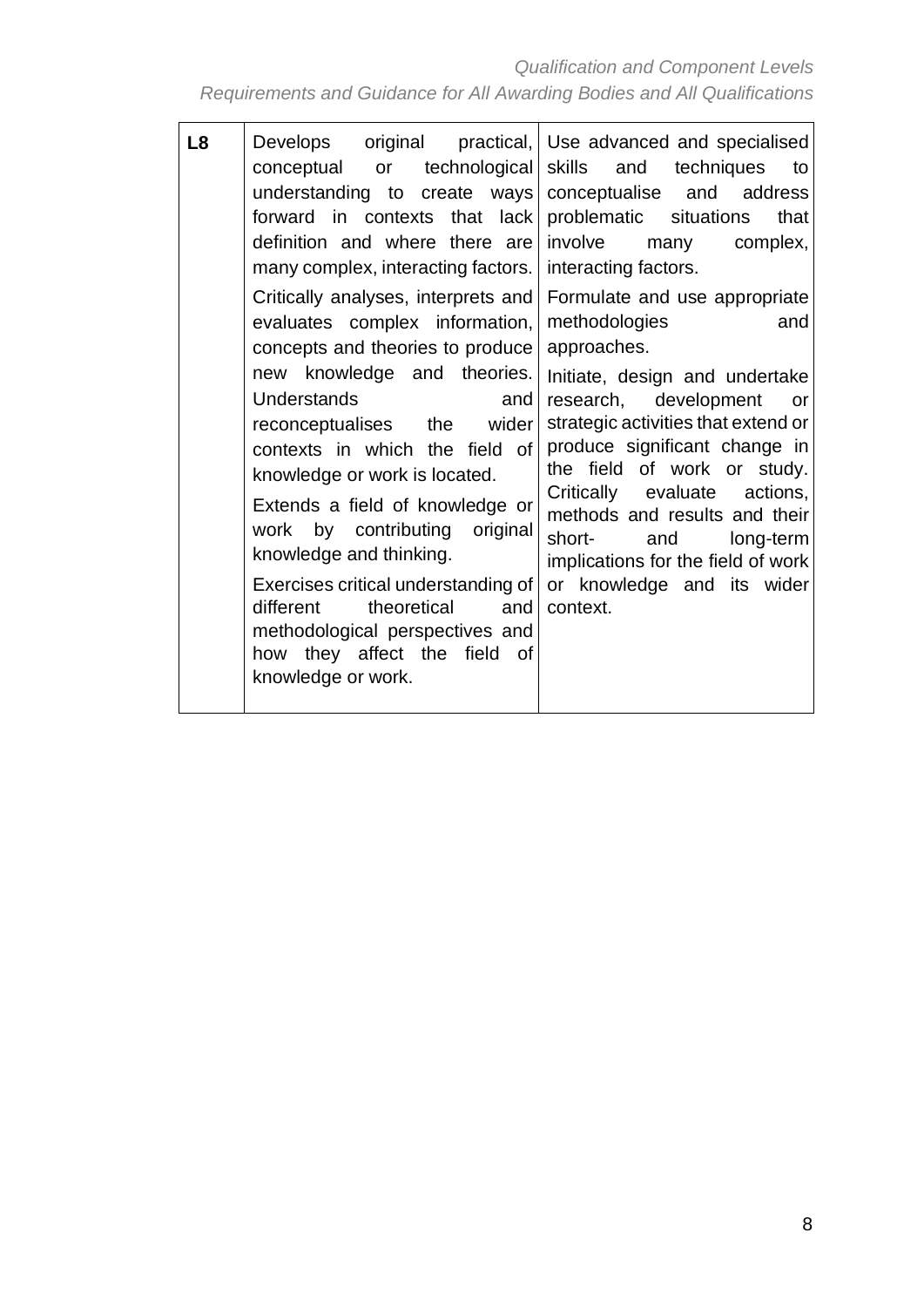# <span id="page-10-0"></span>**4 Guidance on level and level descriptors**

- 4.1 Condition E9.3 allows us to specify guidance to which an awarding body must have regard when assigning –
	- (a) a level to a qualification
	- (b) more than one level to a qualification
	- (c) a level to a Component of a qualification
- 4.2 We set out our guidance for the purposes of Condition E9.3 in paragraphs 4.3 to 4.8 below.

#### <span id="page-10-1"></span>**Who can use the level descriptors?**

- 4.3 The level descriptors must be used by awarding bodies when they are assigning a level to a qualification and a Component of a qualification. Level descriptors can also be used by –
	- students and other users to understand and interpret the level of qualifications,
	- anyone who wants to understand more about the difference between and relative demand of qualifications at different levels.

#### <span id="page-10-2"></span>**How should awarding bodies use the level descriptors?**

- 4.4 Awarding bodies should look at the range of level descriptors and identify the descriptor (or where the qualification will have more than one level, the descriptors) which provides the best match with the intended knowledge and skills outcomes for their qualification. Once the awarding body has designed the qualification, they could look at the descriptor for the level above and below the proposed level for the qualification and compare the knowledge and skills descriptors for each level with the knowledge, skills and understanding which the holder of the qualification is expected to demonstrate. The fit does not have to be perfect; qualifications might naturally have a more knowledge- or skillsbased focus and so will be a better fit with the knowledge or skills descriptor as appropriate.
- 4.5 Awarding bodies can also look at a range of other material to support the selection of the most appropriate level for their qualification including other qualifications at a range of levels, benchmark and content statements and agreed industry statements.